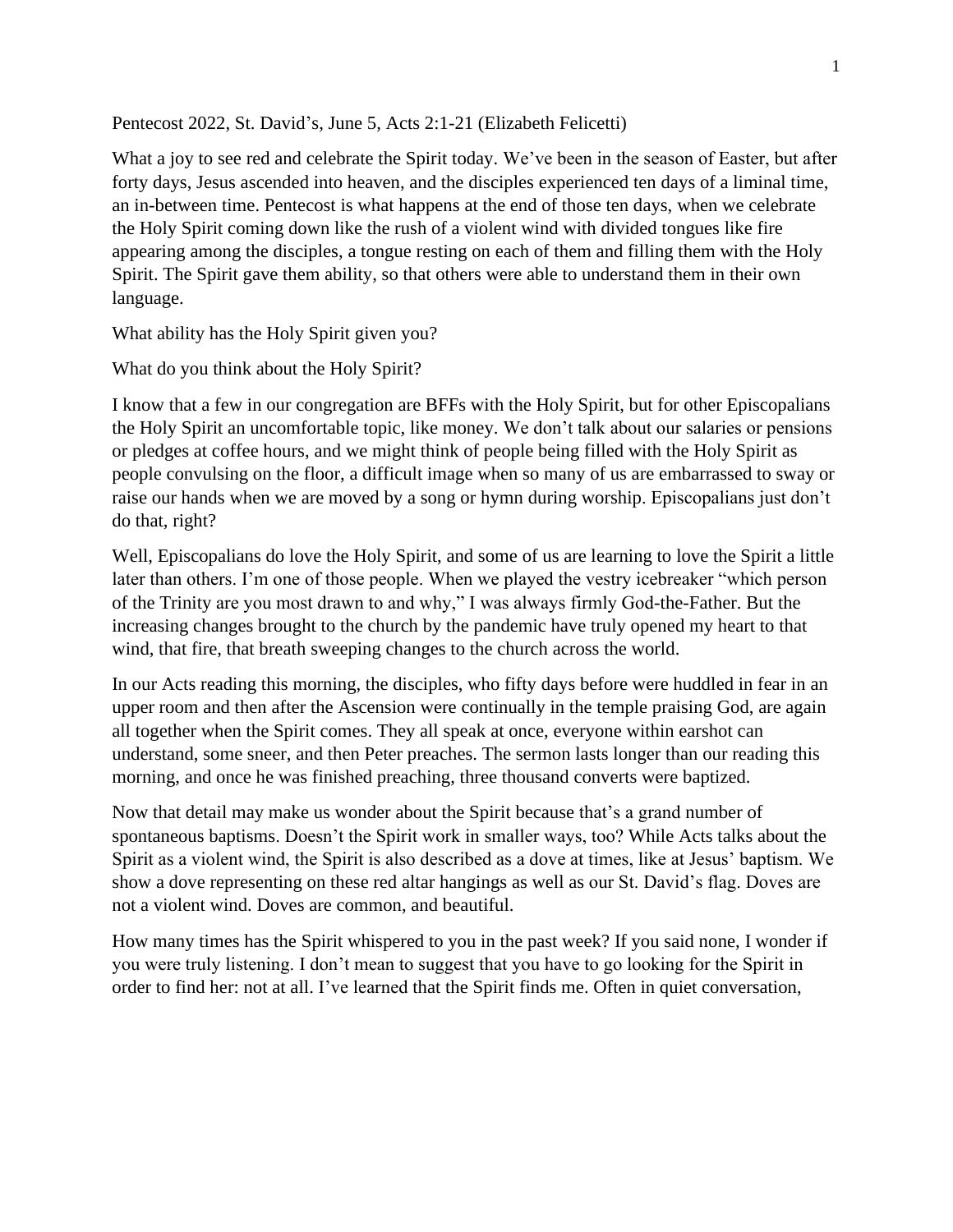often with one of you, when you bring up some small thing or a big thing. Or when a child gives me a picture they drew or slide it under my door when I am in my office in conversation with someone. A neighbor being out while I walk by, sparking a conversation addressing spiritual concerns that I have had. Small, pleasant surprises are sometimes the Spirit. Things that secular people call coincidences. Sometimes I recognize the Spirit in something that I feel called to do but don't want to do at first.

A violent wind is more dramatic than a dove, and that's the shape the Spirit sometimes takes too, or fire. I'm excited that we have our fire back this year, but I also hope the kids all understand that this is not real fire. Real fire is dangerous and not something we can play with.

Faith can be dangerous too, can't it? In *The Lion, the Witch and the Wardrobe* by C.S. Lewis, Lucy aka Mr. Beaver if Aslan, the lion, is safe. No, Mr. Beaver says. He's not a tame lion. Of course he isn't safe. But he's good. That sums up the Spirit, too.

Wind is another word that often gets translated as Spirit. But the translation that means the most to me anymore is "breath." I breathe differently now than I did three years ago, which was the last time we had an unrestricted Pentecost Sunday service. I know I'm not the only one. My breathing was compromised by lung cancer and then by having a lobe of my left lung removed, but others who suffered COVID have had their breathing messed up as well. Sometimes I listen to recordings of myself and am bothered that I can hear myself inhaling and exhaling. That used to be a lot less noticeable.

But maybe I'm noticing my breath now because I am more attuned to the Spirit. I love the metaphor of breath for the Holy Spirit because breath gives us life. In the second chapter of Genesis, when God created Adam from dust, God breathed into his nostrils the breath of life, and Adam became a living being.

Breath is not something we can see, but its sounds can be soothing, like listening to a spouse or baby or a parent or grandparent breathe while they sleep. I even find it soothing sometimes to hear Pepper softly snore. And the Spirit can soothe us, too, even though the Spirit, like Aslan, is not safe. Not safe, but sometimes soothing. The Spirit gives us life. The Spirit gives the whole church life.

On Pentecost, we remember that the Holy Spirit animates all of us. Connie and I watched what we call church TV—that is, the security cameras, that we can see from our offices—as Hector and David and Adrian sweated in the 94 degree heat last Thursday taking apart our labyrinth stone by stone and painstakingly levelling it using a tamper—a tamper, in ninety-four degrees. At one point I went out and told Hector that I was afraid they would pass out and he said, "why?" He said his main concern was getting the stones back together and said I might have to